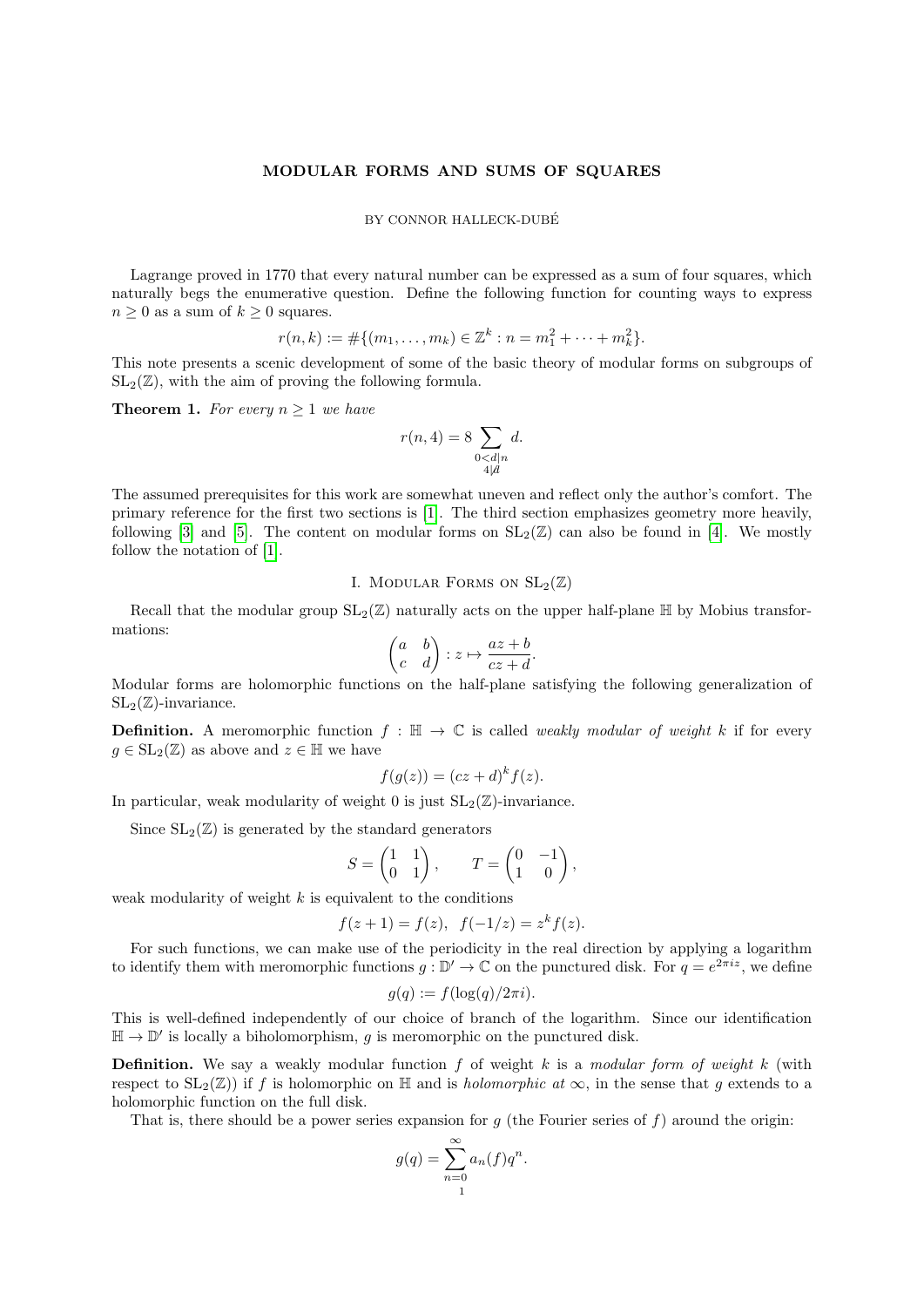We denote by  $M_k(\mathrm{SL}_2(\mathbb{Z}))$  the graded ring of modular forms of weight k.

To check that a function is holomorphic at  $\infty$  requires only showing that  $\lim_{\text{Im}(z)\to\infty} f(z)$  is bounded, because then  $f(q)$  is bounded in a neighborhood of the puncture and must therefore extend across it.

**Definition.** We say that a modular form is a cusp form if  $a_0 = 0$ , or equivalently if  $\lim_{m(z) \to \infty} f(z) = 0$ . We denote by  $S_k(\mathrm{SL}_2(\mathbb{Z}))$  the graded ideal of weight-k cusp forms.

I.1. Eisenstein Series. The following are our first non-constant examples of modular forms, and play a central role in our argument, so we devote some space to checking their basic properties.

**Definition.** For  $k > 2$  even, the Eisenstein series of weight k is defined as the lattice function on  $\mathbb{H}$ given by

$$
G_k(z) = \sum_{(c,d) \neq (0,0)} \frac{1}{(cz+d)^k},
$$

where the sum is over pairs  $(c, d) \in \mathbb{Z}^2 \setminus \{(0, 0)\}.$ 

**Proposition 2.** The series above converges absolutely (and uniformly on compact subsets of  $H$ ) and defines a modular form of weight  $k$ .

*Proof.* Consider the absolute value of the series corresponding to  $G_k(z)$  and pull out the terms with  $c = 0$ , which sum to twice the usual Riemann zeta function at k:

$$
\sum_{(c,d) \neq (0,0)} \frac{1}{|cz+d|^k} = 2\zeta(k) + \sum_{\substack{(c,d) \neq (0,0) \\ c \neq 0}} \frac{1}{|c|^k |z + \frac{d}{c}|^k}.
$$

We will find appropriate bounds for |c| and for  $|z + \delta|$  on the compact "triangular" region

$$
\Omega = \{ z \in \mathbb{H} : |\operatorname{Re}(z)| \le A, \operatorname{Im}(z) \ge B \}, \quad A, B > 0.
$$

First, we will show there is a constant  $C > 0$  such that  $|z + \delta| > C \sup\{1, |\delta|\}$  for all  $z \in \Omega$  and  $\delta \in \mathbb{R}$ . This is because first, if  $|\delta|$  < 1 then

$$
|z+\delta| \ge |z| - 1 > B \ge B \sup\{1, |\delta|\}.
$$

On the other extreme, if  $|\delta| > 3A$  then comparing to the real part gives

$$
|z+\delta| \ge |\delta| - A \ge \frac{2}{3}|\delta|.
$$

In the intermediate region  $1 \leq |\delta| \leq 3A$  (if this is nonempty), if  $\text{Im}(z) > A$  then

$$
|z+\delta| > A \ge \frac{1}{3}|\delta|,
$$

which leaves only a compact region  $B \leq \text{Im}(z) \leq A$ . On this final region, the function  $|z + \delta|/|\delta|$  achieves some positive minimum value  $m$ , so

$$
|z+\delta| > C \sup\{1, |\delta|\}
$$

for any C less than  $\inf\{\frac{1}{3}, B, m\}$ . Putting this into our expression for the absolute sum gives

$$
\sum_{(c,d)\neq(0,0)}\frac{1}{|cz+d|^k} < 2\zeta(k) + \sum_{\substack{(c,d)\neq(0,0)\\c\neq 0}}\frac{1}{|c|^kC^k\sup\left\{1, \left|\frac{d}{c}\right|^k\right\}} \\
&\leq 2\zeta(k) + \frac{1}{C^k}\sum_{\substack{(c,d)\neq(0,0)\\c\neq 0}}\frac{1}{\sup\left\{|c|, |d|\right\}^k}.
$$

It suffices therefore to show that

$$
\sum_{(c,d)\neq(0,0)} \sup(\{|c|,|d|\})^{-k}
$$

is bounded. The partial sum over the square  $S_l = [-l, l] \times [-l, l]$  can be bounded by splitting it into four triangles:

$$
\sum_{(c,d)\in[-l,l]^2} \sup\{|c|,|d|\}^{-k} \le 4 \sum_{\substack{(c,d)\in[-l,l]^2\\c\ge |d|\ge 0}} |c|^{-k} = 4 \sum_{c\ge 1} (2c+1)|c|^{-k},
$$

which converges since  $k > 2$ . We conclude  $G_k(z)$  converges absolutely and uniformly on  $\Omega$ . Sets of the form  $\Omega$  cover  $\mathbb H$  so  $G_k(z)$  converges absolutely on all of  $\mathbb H$ . It is an easy application of Morera's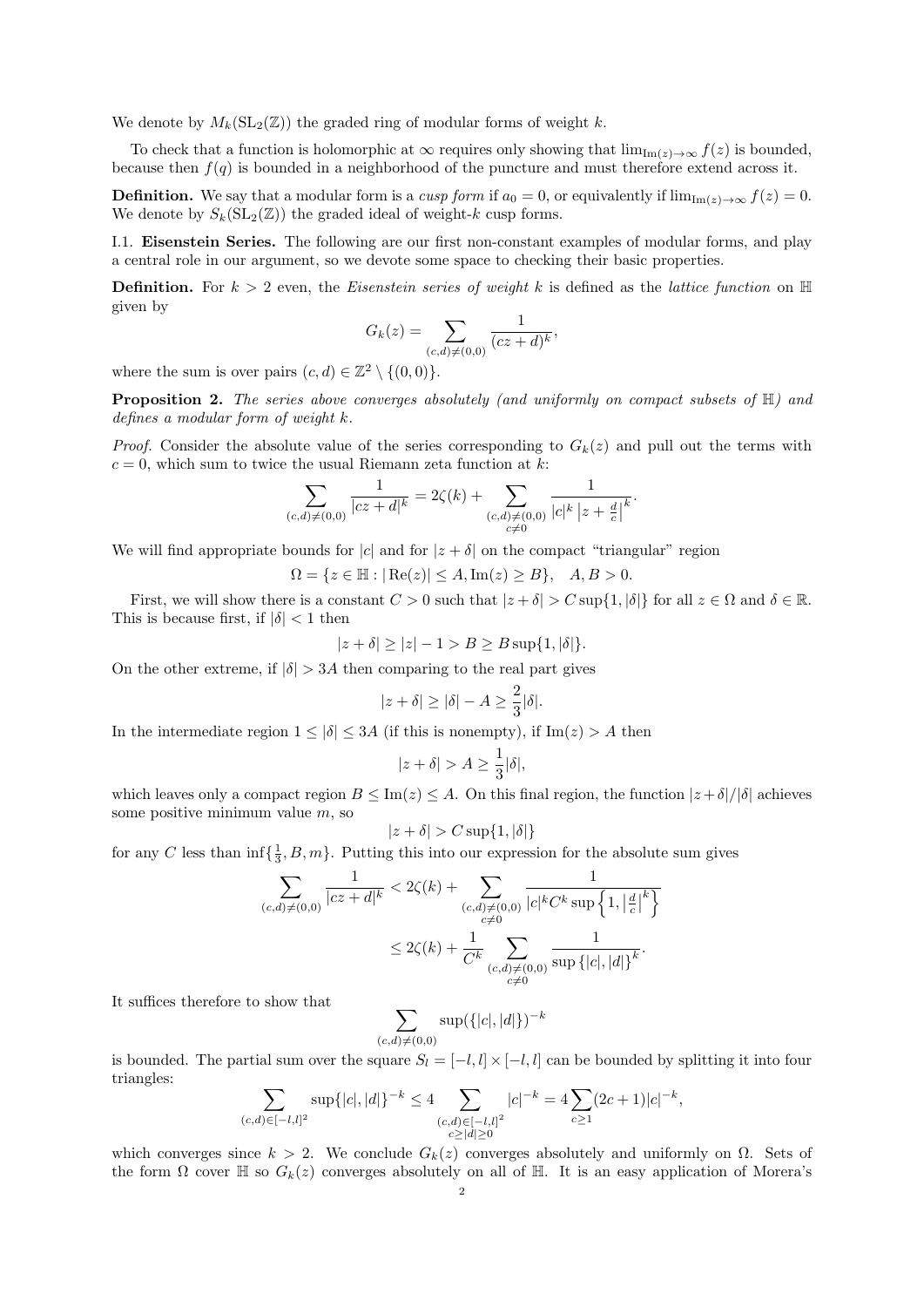theorem that a limit of holomorphic functions which is uniform on compact subsets is holomorphic. The summands are holomorphic, so the partial sums are holomorphic, so  $G_k$  is holomorphic on  $\mathbb H$ .

It remains to check that  $G_k$  is weakly modular of weight k: for  $\gamma = \begin{pmatrix} a & b \\ e & f \end{pmatrix} \in SL_2(\mathbb{Z}),$ 

$$
G_k(\gamma(z)) = (ez + f)^k \sum_{(c,d) \neq (0,0)} \frac{1}{((ca + de)z + (cb + df))^k}.
$$

The coefficients in the denominator are now given by  $\gamma^T(c, d)$ , and  $\gamma^T \in SL_2(\mathbb{Z})$  induces a bijection on  $\mathbb{Z}^2$ , so this is a rearrangement of the same sum and we have shown weak modularity.

Finally, the uniformity argument from above implies that  $G_k$  is bounded on each  $\Omega$ , and  $G_k$  is Zperiodic since it is weakly modular, so  $G_k(z)$  is bounded as  $\text{Im}(z) \to \infty$  and thus holomorphic at infinity.  $\Box$ 

We also want a concrete description of the Fourier coefficients of  $G_k(z)$ . We define the k-th divisor counting function by

$$
\sigma_k(n) := \sum_{\substack{m|n \\ m>0}} m^k.
$$

Then we have the following result.

**Proposition 3.** The Fourier expansion of  $G_k$  is given by

$$
G_k(z) = 2\zeta(k) + 2\frac{(2\pi i)^k}{(k-1)!} \sum_{n=1}^{\infty} \sigma_{k-1}(n)q^n.
$$

Proof. Following [\[1\]](#page-11-0), we first want to compute the Fourier coefficients of

$$
f(z) = \sum_{d \in \mathbb{Z}} \frac{1}{(z+d)^k}.
$$

We obtain this via a pair of trigonometric identities

$$
\sum_{d \in \mathbb{Z}} \frac{1}{z+d} = \frac{1}{z} + \sum_{d=1}^{\infty} \left( \frac{1}{z+d} + \frac{1}{z-d} \right) = \pi \cot \pi x = \pi i - 2\pi i \sum_{n=0}^{\infty} e^{2\pi i z n}.
$$

The first equality with the cotangent can be obtained by noting that the functions are both invariant under  $z \mapsto z + 1$  and agree close to their poles at integer points. But away from the integer points both sides of the equation are bounded, hence their difference is globally bounded and constant. But the two agree at some point, say  $z = 1$ , so are equal everywhere. The second equality follows from expressing cotangent in terms of the complex exponential.

The composite identity is frequently useful for the computation of Fourier series associated to modular forms, as it allows interchange between sums of lattice functions and power series. In particular, we can here differentiate both sides of

$$
\sum_{d \in \mathbb{Z}} \frac{1}{z+d} = \pi i - 2\pi i \sum_{m=0}^{\infty} e^{2\pi i z n}
$$

 $(k-1)$  times term-by-term to give an expression for the Fourier coefficients of f:

$$
\sum_{d \in \mathbb{Z}} \frac{1}{(z+d)^k} = \frac{(-2\pi i)^k}{(k-1)!} \sum_{n=1}^{\infty} n^{k-1} q^n.
$$

Now that we have an expression for these 1-dimensional sums, we partition the Eisenstein series into vertical strips and apply the identity to each to obtain (now for  $k > 2$  even)

$$
G_k(z) = \sum_{d \in \mathbb{Z}} \frac{1}{d^k} + 2 \sum_{c=1}^{\infty} \left( \sum_{d \in \mathbb{Z}} \frac{1}{(cz+d)^k} \right)
$$
  
=  $2\zeta(k) + 2 \frac{(2\pi i)^k}{(k-1)!} \sum_{c=1}^{\infty} \sum_{n=1}^{\infty} n^{k-1} q^{cn}.$ 

Collecting the terms based on exponent of q gives the result.  $\Box$ 

Remark. If one normalizes the Eisenstein series by dividing out  $2\zeta(k)$  to get a series with leading term 1, the resulting series has rational coefficients because  $\zeta(k)/\pi^k \in \mathbb{Q}$  for even positive integers.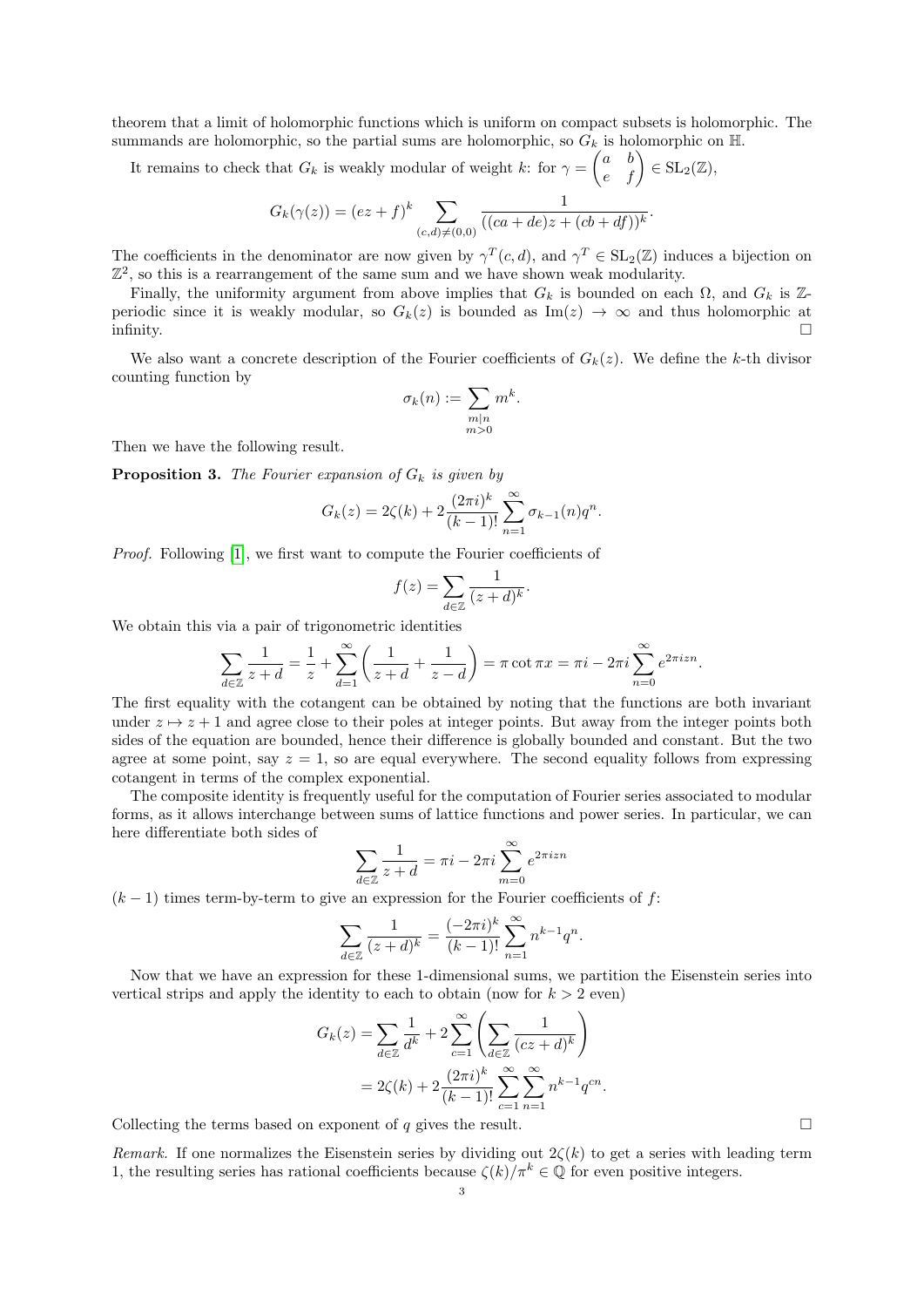Remark. There is an equivalent characterization of modular forms as certain functions on lattices in the complex plane. From this perspective, Eisenstein series are the simplest possible modular forms, so it is sensible for them to be central in the theory.

Remark. We will also need to consider the weight 2 Eisenstein series

$$
G_2(z) = \sum_{c \in \mathbb{Z}} \sum_{\substack{d \in \mathbb{Z} \\ (c,d) \neq (0,0)}} \frac{1}{(cz+d)^2}.
$$

This does NOT converge absolutely, but does converge conditionally when ordered this way. We will consider in the next section modifications of this function that are modular forms.

## II. Congruence Subgroups

Applications in both geometry and number theory require the relaxation of the modularity condition to certain finite-index subgroups of  $SL_2(\mathbb{Z})$ .

**Definition.** The principal congruence subgroup of level N,  $\Gamma(N) \triangleleft SL_2(\mathbb{Z})$ , is the kernel of the entrywise reduction homomorphism  $\pi : SL_2(\mathbb{Z}) \to SL_2(\mathbb{Z}/n\mathbb{Z})$ . We call a subgroup of  $SL_2(\mathbb{Z})$  a *congruence* subgroup of level N if it contains  $\Gamma(N)$ .

There are two other classes of congruence subgroups we will need.

**Definition.** Let  $\pi$  the same mod N reduction map as above. We define the *Hecke congruence subgroup*  $\Gamma_0(N)$  as the preimage of the upper triangular matrices:

$$
\Gamma_0(N) := \left\{ \begin{pmatrix} a & b \\ c & d \end{pmatrix} \in SL_2(\mathbb{Z}) : c \equiv 0 \mod N \right\}.
$$

Similarly define  $\Gamma_1(N)$  as the preimage of the unipotent matrices:

$$
\Gamma_1(N) := \left\{ \begin{pmatrix} a & b \\ c & d \end{pmatrix} : c \equiv 0, \ a, d \equiv 1 \mod N \right\}.
$$

We have a natural filtration  $\Gamma(N) \leq \Gamma_1(N) \leq \Gamma_0(N)$ .

We can naturally extend our definition of weak modularity to congruence subgroups.

Definition. For notational convenience, define the *weight k operator* 

$$
(f[\gamma]_k)(z) := (cz+d)^{-k} f(\gamma(z)).
$$

A meromorphic function  $f : \mathbb{H} \to \mathbb{C}$  is weakly modular of weight k with respect to  $\Gamma$  if

$$
f[\gamma]_k = f
$$

for all  $\gamma \in \Gamma$ .

It takes a bit of work to organically determine the condition corresponding to "holomorphic at infinity." As motivation, we reconsider the definition of a modular form for  $SL_2(\mathbb{Z})$  above more geometrically. The quotient  $Y := SL_2(\mathbb{Z}) \setminus \mathbb{H}$  is very nearly a compact Riemann surface (and indeed, a complex algebraic curve) except that all the fundamental domains are missing a single point on the boundary, either the point at infinity or in  $\mathbb{Q} \subset \mathbb{R}$ . In order to make this compactification natural, we want to extend  $\mathbb{H}$  to include a point at infinity. But we want the extended space to still have a natural action by  $SL_2(\mathbb{Z})$ , so we also need to include the  $SL_2(\mathbb{Z})$ -orbit of  $\infty$  along the boundary of  $\mathbb{H}$ . This action includes inversion, translation by integers, and scaling by rational numbers, so we have to include all of

$$
\mathbb{H}^* = \mathbb{H} \cup \{\infty\} \cup \mathbb{Q}.
$$

Since the  $SL_2(\mathbb{Z})$  action is transitive, the quotient  $X := SL_2(\mathbb{Z}) \setminus \mathbb{H}^*$  is naturally a compact Riemann surface given by the one-point compactification of Y. We call the additional point the *cusp* of X.

Remark. It would be reasonable to wonder what the space  $X$  has to do with modular forms. After all, modular forms of weight  $k \neq 0$  are not well-defined functions on X. However, the quotient of two such does. There is a close analogy to the algebraic geometry of projective space, where one studies homogeneous polynomials (which are not well-defined as functions) because the rational functions are given by quotients of two homogeneous polynomials of the same degree.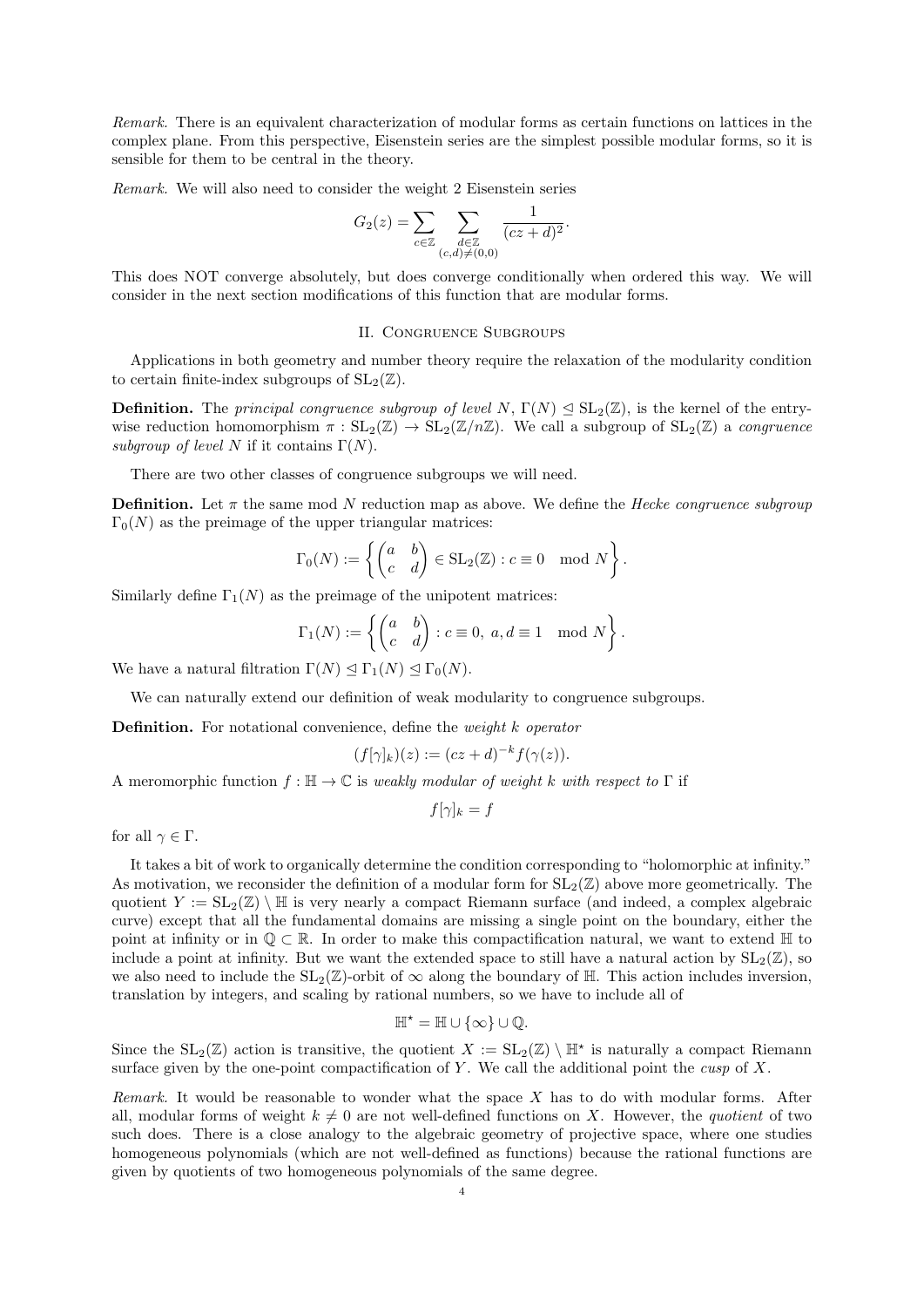Given a congruence subgroup  $G \subset SL_2(\mathbb{Z})$  of level N, the boundary  $\mathbb{Q} \cup {\infty}$  may consist of multiple  $SL_2(\mathbb{Z})$  orbits, though the containment  $\Gamma(N) \subset G$  ensures there are only finitely many such. We can still build Riemann surfaces  $X$  and  $Y$  as above, with the caveat that now the compactification may add multiple cusps, one for each orbit of the action of  $\Gamma(N)$  on  $\mathbb{Q} \cup {\infty} = \mathbb{P}^1(\mathbb{Q})$ .

$$
Y(\Gamma) := \Gamma \setminus \mathbb{H}
$$

$$
X(\Gamma) := \Gamma \setminus \mathbb{H}^{\star}
$$

Modular forms (at last!) are defined in such a way as to make them objects (though not functions) living on  $X(\Gamma)$ . First notice that if a function is weight k invariant with respect to a congruence subgroup, then it satisfies  $f(z + N) = f(z)$  for some N, and so we still have a well-defined map to the punctured disk via  $z \mapsto q = e^{2\pi i z/N}$  and we can still make sense of the notion of being holomorphic at infinity.

**Definition.** Let  $\Gamma \subset SL_2(\mathbb{Z})$  be a congruence subgroup. A function  $f : \mathbb{H} \to \mathbb{C}$  is a modular form of weight k with respect to  $\Gamma$  if

- $(1)$  f is holomorphic,
- (2) f is weakly modular of weight k with respect to  $\Gamma$ , and
- (3) for all  $\gamma \in SL_2(\mathbb{Z})$ , the function  $f[\gamma]_k$  is holomorphic at infinity.

If in addition all the Fourier expansions of  $f[\gamma]_k$  for all  $\gamma \in SL_2(\mathbb{Z})$  have  $a_0 = 0$ , then we say f is a cusp form of weight k with respect to Γ. We denote the set of k-modular forms  $M_k(\Gamma)$  and the k-cusp forms  $S_k(\Gamma)$ . Again these combine to give a graded ring  $M(\Gamma)$  and a homogeneous ideal  $S(\Gamma)$ .

The third condition is the natural way to ask the function to be holomorphic at every point of  $\mathbb{P}^1(\mathbb{Q})$ , i.e. at all of the cusps. The weight k operator  $[\gamma]_k$  should be thought of as performing a change of coordinates to move a specific boundary point to  $\infty$ , which we can then test for a holomorphic extension in the punctured disk.

Remark. It is clear from the discussion above that it suffices to check the holomorphic cusp and vanishing cusp conditions only for one boundary point in each orbit, or for  $\gamma$  a set of coset representatives of Γ in  $SL_2(\mathbb{Z})$ . We also have the following proposition.

<span id="page-4-0"></span>**Proposition 4.** Let  $\Gamma \supset \Gamma(N)$  a congruence subgroup. Assume f is holomorphic and weight k invariant. If in the Fourier expansion

$$
f(z) = \sum_{n=0} a_n q^{n/N}
$$

the coefficients are bounded by a polynomial:  $|a_n| \leq Cn^r$ , then f is holomorphic at the cusps.

Proof omitted.  $\Box$ 

We consider now modifications of the conditionally convergent Eisenstein series  $G_2$  which give weight 2 modular forms on the subgroup  $\Gamma_0(N)$ .

**Proposition 5.** For each positive integer  $N$ , define the modified Eisenstein series

$$
G_{2,N}(z) := G_2(z) - NG_2(Nz).
$$

Then  $G_{2,N} \in M_2(\Gamma_0(N))$ .

*Proof Sketch.* Despite converging only conditionally, the order of terms chosen in the definition of  $G_2$ are such that the Fourier series computation for  $G_k$  in the previous section remains valid, i.e.

$$
G_2(z) = 2\zeta(2) - 8\pi^2 \sum_{n=1}^{\infty} \sigma(n)q^n.
$$

One works carefully with the conditionally convergent series for  $G_2$  to check that the steps performed in our Fourier series derivation are valid.

Then one checks that for all  $\gamma \in SL_2(\mathbb{Z}),$ 

$$
(G_2[\gamma]_2)(z) = G_2(z) - \frac{2\pi i c}{cz + d}.
$$

One checks this for the standard generators, and then checks that the property is preserved under products and inverses.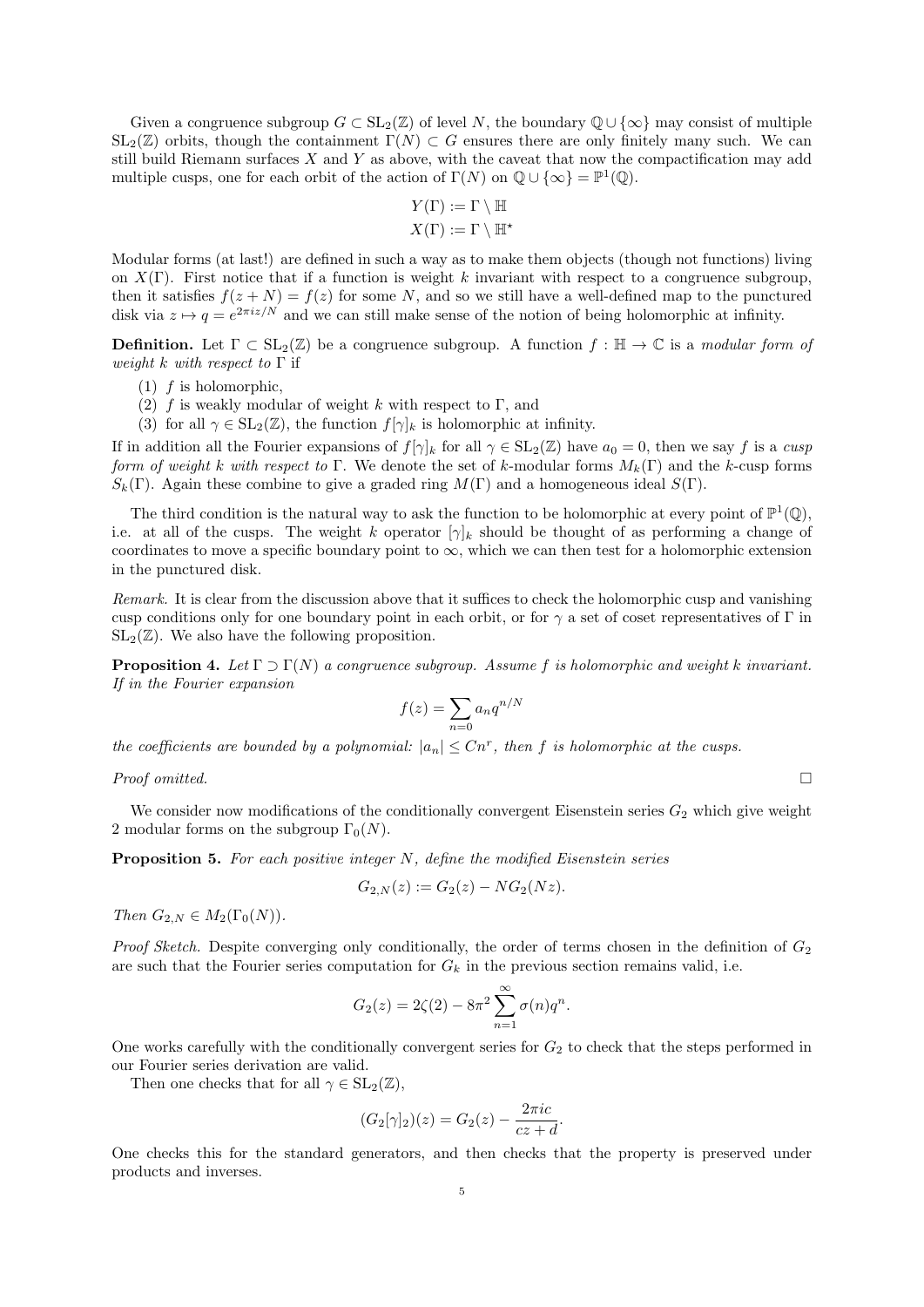With this in hand, we can prove weak modularity of  $G_{2,N}$ . Then for any  $\gamma = \begin{pmatrix} a & b \\ Nc & d \end{pmatrix} \in \Gamma_0(N)$ , notice that

$$
N\gamma(z) = \gamma'(Nz), \qquad \gamma' = \begin{pmatrix} a & Nb \\ c & d \end{pmatrix}.
$$

Applying this we can compute:

$$
(G_{2,N}[\gamma]_2)(z) = (Ncz + d)^{-2} (G_2(\gamma(z)) - NG_2(N\gamma(z)))
$$
  
=  $G_2(z) - \frac{2\pi i cN}{cNz + d} - N ((c(Nz) + d)^{-2} G_2(\gamma'(Nz)))$   
=  $G_2(z) - \frac{2\pi i cN}{cNz + d} - N (G_2(Nz) - \frac{2\pi i c}{cNz + d})$   
=  $G_2(z) - NG_2(Nz).$ 

So  $G_{2,N}$  is weakly modular of weight k with respect to  $\Gamma_0(N)$ . They are holomorphic on H since  $G_2$ is. That they are holomorphic at infinity will be a corollary of the previous proposition and the Fourier series we compute below, whose terms are bounded by

$$
a_n \le 8\pi^2 \sigma(n) \le 8\pi^2 n^2.
$$

**Proposition 6.** The Fourier series for the modified Eisenstein polynomials  $G_{2,2}$  and  $G_{2,4}$  are given by

$$
G_{2,2}(z) = -\frac{\pi^2}{3} \left( 1 + 24 \sum_{n=1}^{\infty} \left( \sum_{\substack{d|n \\ 2 \nmid d}} d \right) q^n \right),
$$
  

$$
G_{2,4}(z) = -\pi^2 \left( 1 + 8 \sum_{n=1}^{\infty} \left( \sum_{\substack{d|n \\ 4 \nmid d}} d \right) q^n \right).
$$

*Proof.* Applying the Fourier series for  $G_2$  gives (for  $\sigma(n) = \sigma_1(n) = \sum_{d|n} d$ ) the expression

$$
G_{2,2}(z) = 2\zeta(2) - 8\pi^2 \sum_{n=1}^{\infty} \sigma(n)q^n - 2\left(2\zeta(2) - 8\pi^2 \sum_{n=1}^{\infty} \sigma(n)q^{2n}\right)
$$
  
=  $-2\zeta(2) - 8\pi^2 \sum_{n\geq 1 \text{ odd}} \sigma(n)q^n - 8\pi^2 \sum_{n\geq 1 \text{ even}} \left(\sigma(n) - 2\sigma\left(\frac{n}{2}\right)\right)q^n.$ 

But for even n division by 2 induces a bijection between even divisors of n and all divisors of  $n/2$ , which gives

$$
\sum_{\substack{d|n\\2\nmid d}}d=\sigma(n)-2\sigma\left(\frac{n}{2}\right)
$$

so pulling out  $-2\zeta(2) = -\frac{\pi^2}{3}$  $\frac{\pi^2}{3}$  gives the result. The case of  $G_{2,4}$  is similar.

# III. Differential forms and Dimension Formulae

This section mostly follows [\[3\]](#page-11-1), and assumes a background in basic algebraic geometry. An important milestone in the theory is to compute the dimension of the space of modular forms  $M_k(\Gamma)$ . We will do this by interpreting modular forms as meromorphic differential forms on  $X(\Gamma)$  twisted by an appropriate divisor and then applying Riemann-Roch. We work in substantially more generality than we will need for our application.

Let  $\Gamma$  a congruence subgroup and  $\Omega^1_{X(\Gamma)}$  denote the sheaf of holomorphic differentials on  $X(\Gamma)$ . Notice that for  $\gamma = \begin{pmatrix} a & b \\ c & d \end{pmatrix} \in \Gamma$  we have

$$
\frac{d(\gamma(z))}{dz} = \frac{d}{dz} \left( \frac{az+b}{cz+d} \right) = \frac{1}{(cz+d)^2},
$$

 $\Box$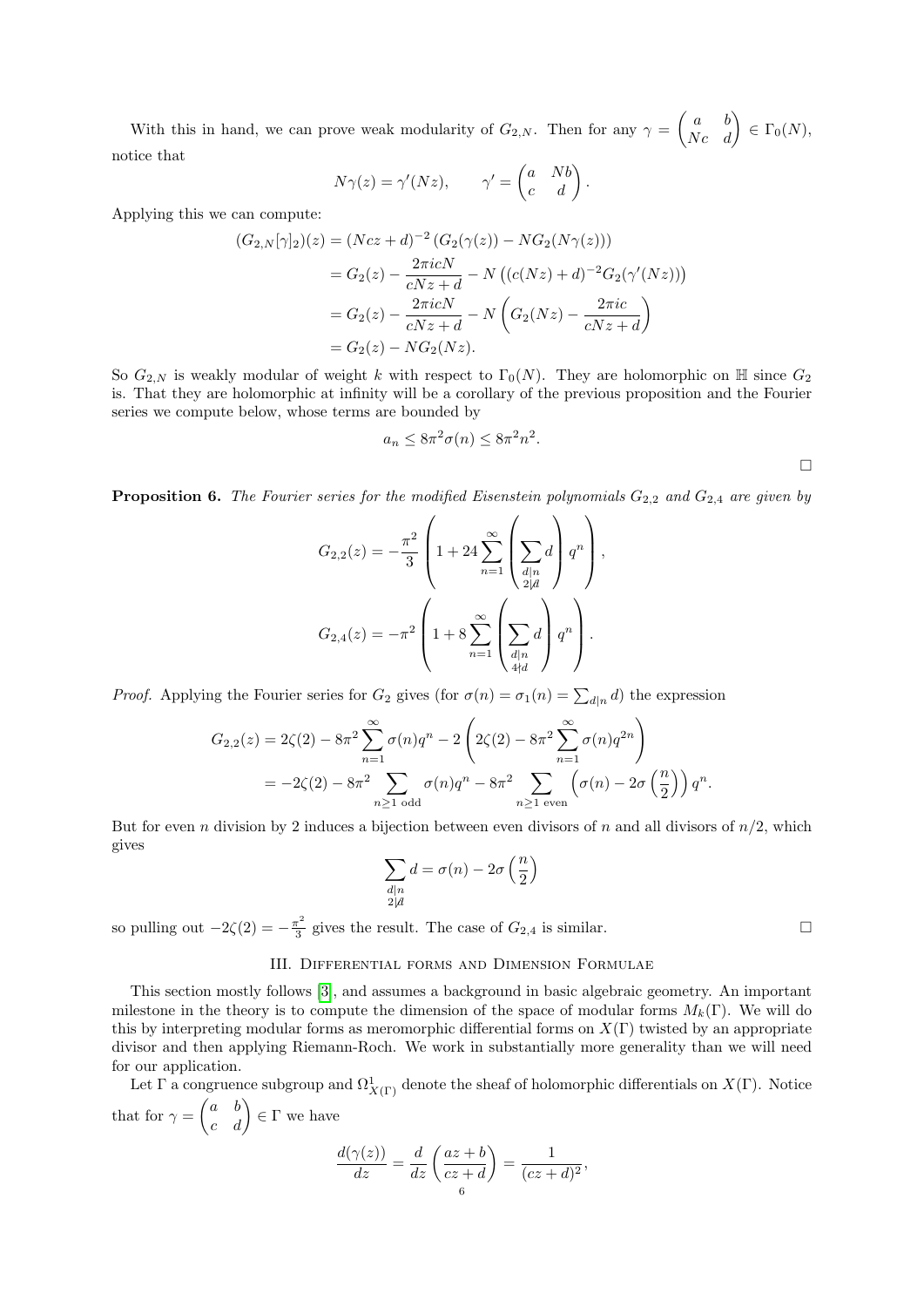so modular forms f of weight 2 give rise to Γ-invariant differentials  $f(z)dz$  on the plane, which naturally descend to differentials on  $Y(\Gamma)$ . The condition at infinity implies that since  $dz = \frac{1}{2\pi i} \frac{dq}{q}$ ,

$$
f(z)dz = \left(\frac{1}{2\pi i}\sum_{n\geq 0} a_n(f)q^n\right)\frac{dq}{q}.
$$

So modular forms of weight 2 do not necessarily give rise to differential 1-forms on all of  $X = X(\Gamma)$ , but can have simple poles at each of the cusps. Weight 2 cusp forms, correspondingly, cannot have poles at the cusps of X.

We might hope based on the above discussion that twisting by the divisor  $D$  on  $X$  which is the sum of the cusps is the correct thing to do, i.e. that

$$
M_2(X) \stackrel{?}{=} H^0(X, \Omega^1_X(D))
$$

and more generally that

$$
M_{2k}(X) \stackrel{?}{=} H^0(X, \Omega_X^{\otimes k}(kD))
$$

by identifying a weight 2k modular form with the differential k-form  $f(z)(dz)^k$  on the plane. This is true if  $\Gamma$  is, for example, torsion free, but is complicated in general by the existence of certain degenerate points on  $X(\Gamma)$  called *elliptic points* on X. These are points with nontrivial stabilizer subgroups, in the following sense.

**Definition.** For  $z \in \mathbb{H}$ , let  $\Gamma_z := \{ \gamma \in \Gamma : \gamma(z) = z \}$  denote the stabilizer subgroup. We say that a point  $z \in \mathbb{H}$  is elliptic for  $\gamma$  if  $\{\pm I\}$  $\Gamma_z \supsetneq \{\pm I\}$ .

Notice that if  $-I \in \Gamma$  then it acts trivially on all of H. The definition is simply a convenient way of excluding this. Equivalently, if  $-I \in \Gamma$ , then an elliptic point is one with  $|\Gamma_z| > 2$ , and if  $-I \notin \Gamma$ , then the condition is  $|\Gamma_z| > 1$ .

**Example.** For  $\Gamma = \Gamma(1) = SL_2(\mathbb{Z})$ , the only elliptic points are  $i, \zeta_6, \zeta_6^2$  for  $\zeta_6$  the primitive 6th root of unity in  $H$ . The latter two are equivalent, so  $X(1)$  has two elliptic points.

For a congruence subgroup  $\Gamma \subset SL_2(\mathbb{Z})$ , the elliptic points on  $X(\Gamma)$  are all contained in the image of the orbits  $SL_2(\mathbb{Z})$  or  $SL_2(\mathbb{Z})\zeta_6$ . The action of  $\Gamma$  on these orbits may not be transitive, but there are at most as many as cosets of  $\Gamma$  in  $SL_2(\mathbb{Z})$ , so finitely many.

Remark. Consider the point i in  $\mathbb H$  under the natural map to  $X(1)$ . We can see that a small disk around i consists of two copies of the standard fundamental domain for  $SL_2(\mathbb{Z})$ . As a result, the complex structure on  $X(1)$  is chosen so that the quotient  $\mathbb{H}^* \to X(1)$  is locally isomorphic to the standard ramified double cover  $z \mapsto z^2$ . We say this elliptic point has *ramification index* 2.<sup>[1](#page-6-0)</sup> Similarly, the quotient map above  $\zeta_6$ looks like a ramified triple cover, so we say it is an elliptic point of *ramification index 3*. Every elliptic point on any  $X(\Gamma)$  is equivalent to one of these two. We denote  $e_P$  for the ramification index of an elliptic point P.

Pulling back functions and differential forms along ramified covers distorts the orders of vanishing at ramification points, as the following result shows.

**Proposition 7.** Let  $\varphi : D \to D$  be the map of the disk given by  $z \mapsto z^e$ . If  $\omega$  is a meromorphic differential k-form on D and  $\omega^*$  is its pullback along  $\varphi$ , then

$$
\mathrm{ord}_0(\omega^\star) = e \,\mathrm{ord}_0(\omega) + k(e-1).
$$

*Proof.* First consider the case  $\omega = f$  is a meromorphic function with  $m = \text{ord}_0(f)$ . The Laurent series expansion for  $f$  around 0 is

$$
az^m + bz^{m+1} + \cdots,
$$

so the corresponding expansion for  $f^*$  is

 $a(z^e)^m + \cdots$ 

and  $f^*$  vanishes to order em. For  $\omega = f(z)(dz)^k$  a general differential k-form on D, we have

$$
\omega^* = f(z^e)(dz^e)^k = f(z^e) (ez^{e-1}dz)^k = f(z^e)e^k z^{k(e-1)} (dz)^k,
$$

which gives the formula above.  $\Box$ 

<span id="page-6-0"></span><sup>&</sup>lt;sup>1</sup>This is also the cardinality of the image of the stabilizer in  $SL_2(\mathbb{Z})/\{\pm I\} \cong PSL_2(\mathbb{Z})$ .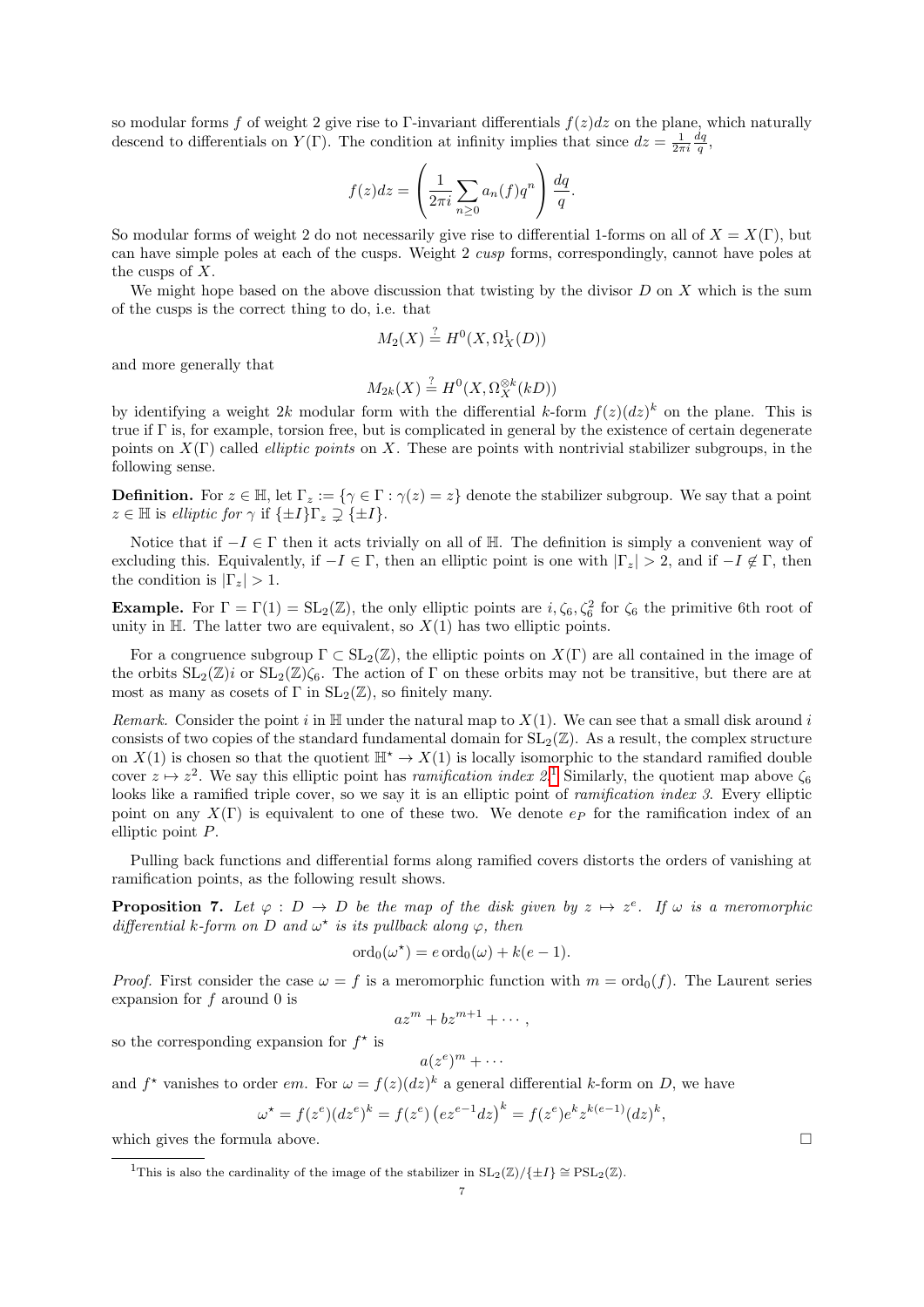At points which are neither elliptic points nor cusps, orders of vanishing are preserved. Combining these observations gives the following result.

**Lemma 8.** Let  $\omega_0$  be an arbitrary k-fold differential (a choice of basis), so that  $\text{div}(\omega_0) = kK$  for K a canonical divisor on  $X(\Gamma)$ . Then we can identify k-fold differentials  $\omega = h\omega_0$  (i.e.  $M_{2k}(\Gamma)$ ) with meromorphic functions h satisfying vanishing conditions at elliptic points and cusps. Concretely, if we denote [·] for the function that rounds to integers towards zero and define the divisor

$$
D := \sum_{P_i \text{ cusps}} k P_i + \sum_{Q_i \text{ elliptic}} [k(1 - 1/e_{Q_i})],
$$

then we have

$$
M_{2k}(\Gamma) = H^0(X(\Gamma), \Omega_{X(\Gamma)}^{\otimes k}(D)) = H^0(X(\Gamma), L(D + \text{div}(\omega_0)))
$$

for the usual Riemann-Roch sheaf  $L(D)$ .

Now we can apply Riemann-Roch to give a satisfying geometric formula for the dimension of the spaces of modular and cusp forms.

**Theorem 9.** For  $\Gamma$  a congruence subgroup, we have

$$
\dim(M_{2k}(\Gamma)) = \begin{cases} 0 & \text{if } k \le -1 \\ 1 & \text{if } k = 0 \\ (2k-1)(g-1) + kv_{\infty} + \sum_{Q_i \text{ elliptic}} \left[ k\left(1 - \frac{1}{e_{Q_i}}\right) \right] & \text{if } k \ge 1 \end{cases}
$$

where

- (1) g is the genus of  $X(\Gamma)$ ,
- (2)  $v_{\infty}$  is the number of cusps on  $X(\Gamma)$ ,
- (3) the sum is taken over all elliptic points  $Q_i$ .

*Proof.* We prove only the case of  $k \geq 1$ . The canonical divisor K has degree  $2q - 2$ , and so any k-fold differential form has degree  $k(2g - 2)$ . Hence  $D + \text{div}(\omega_0) = D + kK$  has degree more than  $2g - 2$  and the correction term in Riemann-Roch vanishes. We conclude

$$
\dim(M_{2k}(\Gamma)) = 1 - g + \deg(D + \text{div}(\omega_0))
$$
  
= 1 - g + k(2g - 2) + kv<sub>∞</sub> +  $\sum_{Q_i \text{ elliptic}} \left[ k \left( 1 - \frac{1}{e_{Q_i}} \right) \right]$   
as desired.

In order for this to be useful, we need to be able to compute the genus and ramification indices practically.

**Proposition 10.** The genus of  $X(\Gamma)$  is given by the formula

$$
g = 1 + \frac{m}{12} - \frac{v_2}{4} - \frac{v_3}{3} - \frac{v_{\infty}}{2},
$$

where  $v_2, v_3$  are the number of elliptic points of order 2,3 respectively, and  $v_{\infty}$  is the number of cusps.

Proof Sketch. Riemann-Hurwitz gives an equation relating genera under a ramified covering. There is such a ramified covering  $X(\Gamma) \to X(1) = X(\mathrm{SL}_2(\mathbb{Z}))$ , and since  $X(1)$  is topologically a sphere it becomes

$$
g = 1 - m + \sum_{Q_i \text{ elliptic}} (e_{Q_i} - 1)/2.
$$

Doing some analysis of the ramification above each type of elliptic point, we can tally the formula above.  $\Box$ 

We have reduced determining the dimension to essentially group-theoretic data, which is tedious but viable to compute. We suppress the details and demonstrate the techniques on  $\Gamma_0(N)$ .

**Proposition 11.** The period 2 (resp. period 3) elliptic points of  $\Gamma_0(N)$  are in bijective correspondence with the ideals of  $\mathbb{Z}[i]$  (resp.  $\mathbb{Z}[\zeta_6]$ ) such that as groups  $\mathbb{Z}[i]/J \cong \mathbb{Z}/N\mathbb{Z}$  (resp.  $\mathbb{Z}[\zeta_6]/J \cong \mathbb{Z}/N\mathbb{Z}$ ).

*Proof omitted.* See [\[1,](#page-11-0) 3.7 and 3.8], or [\[5\]](#page-11-2).

**Corollary 12.** The congruence subgroup  $\Gamma_0(4)$  has no elliptic points.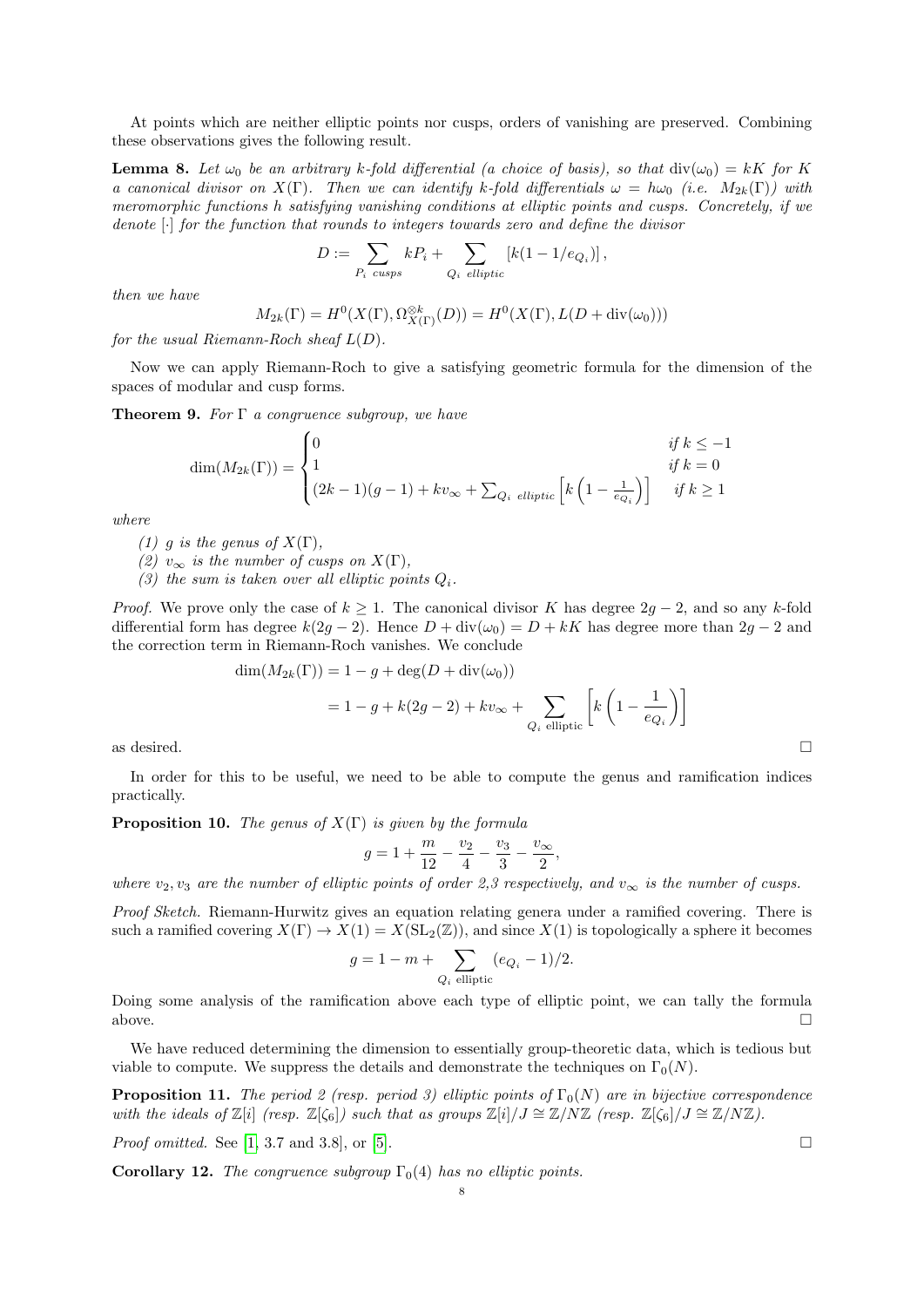*Proof.* We make use of the splitting behavior of primes in  $\mathbb{Z}[i]$  and  $\mathbb{Z}[\zeta_6]$ . For the former, we can only obtain a 2-group quotient if we quotient by some power of the ramified prime  $(1+i)$  over (2). There are two cases depending on whether the power is odd or even, but neither gives a cyclic quotient. For  $\mathbb{Z}[\zeta_6]$ , we have to look over the prime 2, which is inert, so quotients by  $(2)^e$  are group-isomorphic to  $(\mathbb{Z}/2^e\mathbb{Z})^2$ . This will never give  $\mathbb{Z}/4\mathbb{Z}$  either.

**Proposition 13.** Let  $\Gamma_s$  be the stabilizer subgroup of any cusp s. Examples include the stabilizer of infinity (the translations) or of zero (the transposes of the translations). Then the cusps of  $X(\Gamma)$  are in natural bijection with the double coset

$$
\Gamma \setminus {\rm SL}_2(\mathbb{Z})/\Gamma_s.
$$

*Proof.* Inside  $PSL_2(\mathbb{Z}) = SL_2(\mathbb{Z})/\{\pm I\}$ , the image  $\overline{\Gamma_s}$  is still the stabilizer subgroup of s. So by orbitstabilizer we have an isomorphism of Γ-sets

$$
SL_2(\mathbb{Z})/\Gamma_s \cong \mathrm{PSL}_2(\mathbb{Z})/\overline{\Gamma_s} \cong (\mathbb{Q} \cup {\infty}).
$$

So the double coset is in bijection with the quotient of  $\mathbb{P}^1(\mathbb{Q})$  by Γ, i.e. the set of cusps.

This double quotient is easy to count if  $\Gamma$  is normal, but can be tricky in general. Generally it is computed in examples by working explicitly with the action on  $\mathbb{P}^1(\mathbb{Q})$ , as in the example here.

**Corollary 14.** The number of cusps of  $\Gamma_0(N)$  is given by

$$
v_{\infty} = \sum_{0 < d \mid N} \varphi(\gcd(d, N/d)).
$$

*Proof.* Take  $s = 0$  above, so that  $\Gamma_s = \{\pm \begin{pmatrix} 1 & 0 \\ m & 1 \end{pmatrix}$  $m<sub>1</sub>$  . We make use of a common trick for generating elements of  $SL_2(\mathbb{Z})$ . For each pair  $\{c, d\}$  of positive integers with  $gcd(c, d) = 1, d|N$ , and  $0 < c \le N/d$ , we choose a, b such that  $ad - bc = 1$ . We claim that the corresponding elements  $\begin{pmatrix} a & b \\ c & d \end{pmatrix}$  form a full set of representatives for  $\Gamma_0(N) \setminus SL_2(\mathbb{Z})$ .

Certainly the pairs must give distinct representatives because if any two pairs were equivalent under the action of  $\Gamma_0(N)$ , it would imply that some pair was equivalent to the pair  $\{1, N\}$ . Taking that pair and left-multiplying by an element of  $\Gamma_0(N)$  gives

$$
\begin{pmatrix} \star & \star \\ Nn' & m' \end{pmatrix} \begin{pmatrix} a & b \\ 1 & N \end{pmatrix} = \begin{pmatrix} \star & \star \\ Nm'a + m' & Nn'b + m'N \end{pmatrix}.
$$

For this to be another pair we would need  $m' \equiv 0 \mod N$ , but then the elements of the pair are not relatively prime, a contradiction. So the pairs give distinct representatives of the quotient. One computes that the number of pairs is

$$
N \prod_{p|N} (1 + p^{-1}),
$$

which is also the index of  $\Gamma_0(N)$  in  $SL_2(\mathbb{Z})$ , so we have found them all.

Now the double coset is the set of orbits of these pairs  $\{c, d\}$  modulo the equivalence

$$
\begin{pmatrix} \star & \star \\ c' & d' \end{pmatrix} = \begin{pmatrix} \star & \star \\ c & d \end{pmatrix} \begin{pmatrix} 1 & 0 \\ m & 1 \end{pmatrix} = \begin{pmatrix} \star & \star \\ c + dm & d \end{pmatrix}.
$$

Fixing d, therefore, the associated c are identified if they are equal up to some multiple of d, so we can by Bezout's identity take representatives  $0 < c \le \gcd(d, N/d)$  and relatively prime to both. Hence the number of such is  $\varphi(\gcd(d, N/d))$  and summing over all  $d|N$  gives the formula.

**Example.** For  $\Gamma_0(4)$ , we have  $v_2 = v_3 = 0$  and  $v_\infty = 1 + 1 + 1$ . The index is

$$
m = 4 \cdot \frac{3}{2} = 6.
$$

So the genus is

$$
g = 1 + \frac{1}{2} - 0 - 0 - \frac{3}{2} = 0,
$$

and

$$
\dim(M_{2k}(\Gamma_0(4))) = 1 - 2k + 3k + 0 = k + 1.
$$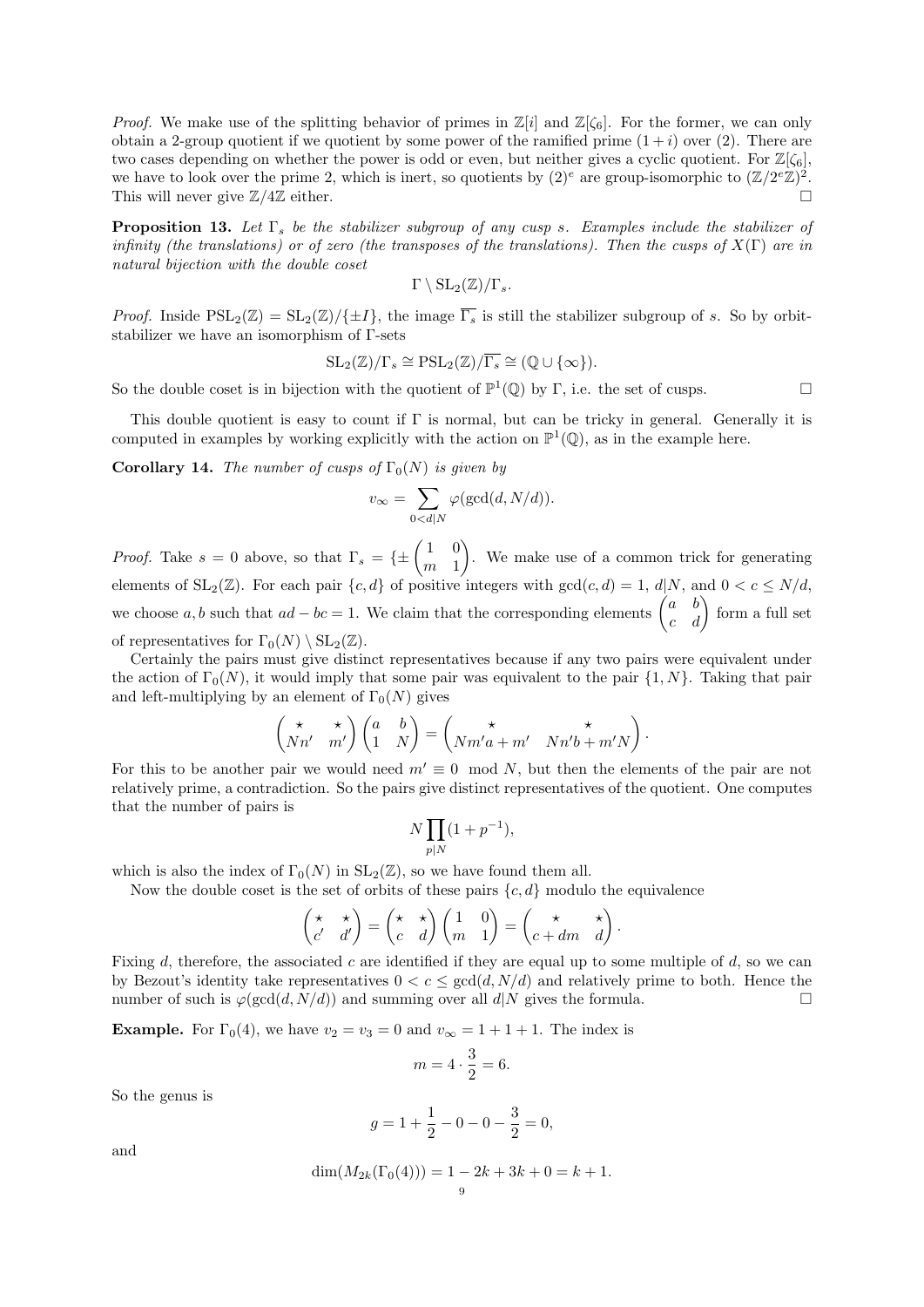## IV. COUNTING SUMS OF FOUR SQUARES

Recall the function  $r(n, k)$  defined in the introduction. Notice that we distinguish order of terms and allow the  $m_i$  to be negative. For example, we have  $r(1, 4) = 8, r(2, 4) = 24$ . This function satisfies the following natural recursion: for fixed  $k_1 + k_2 = k$ , we have

$$
r(n,k) := \sum_{n_1+n_2=n} r(n_1,k_1)r(n_2,k_2).
$$

Motivated by the fact that this looks like the convolution rule for multiplying power series, we construct a complex-valued generating function on the upper half-plane,

$$
\theta(z,k) = \sum_{n=0}^{\infty} r(n,k)e^{2\pi i z n} = \sum_{n} r(n,k)q^{n}.
$$

**Proposition 15.** For each  $k \geq 0$  the series  $\theta(z, k)$  converges absolutely and defines a holomorphic function on  $\mathbb{H}$ .

Proof. We first re-index the series slightly, as

$$
\theta(z,k) = \sum_{\mathbf{v} \in \mathbb{Z}^k} e^{2\pi i |\mathbf{v}|^2 z}.
$$

We will show this converges absolutely and uniformly to a holomorphic function on  $\mathbb{H}^2$  $\mathbb{H}^2$ .

Consider a compact region  $K \subset \mathbb{H}$ , on which  $\text{Im}(z) \geq y_0$  for some  $y_0 > 0$ . A tail of the function is given by summing over the vectors with  $|v| \geq m$ . We group this sum by the parameter m:

$$
\sum_{\substack{\mathbf{v}\in\mathbb{Z}^k\\|\mathbf{v}|\geq m}}\left|e^{2\pi i|\mathbf{v}|^2z}\right| = \sum_{m=M}^{\infty}\sum_{\substack{\mathbf{v}\in\mathbb{Z}^k\\|\mathbf{v}|=m\\|\mathbf{v}|=m}}\left|e^{2\pi i m^2z}\right|
$$

$$
\leq \sum_{m=M}^{\infty}\sum_{\substack{\mathbf{v}\in\mathbb{Z}^k\\|\mathbf{v}|=m}}e^{-2\pi m^2y_0}.
$$

What remains is to bound the number of vectors **v** on the sphere  $|\mathbf{v}| = m$ . We choose the extremely weak bound  $(2m + 1)^l$  and get

$$
\sum_{\substack{\mathbf{v}\in\mathbb{Z}^k\\ \max_i v_i > m}} \left| e^{2\pi i |\mathbf{v}|^2 z} \right| \le \sum_{m=M}^{\infty} (2m+1)^l e^{-2\pi m^2 y_0}.
$$

For M large enough, we can ensure all the  $m \geq M$  satisfy

 $(2m+1)^{l} \leq e^{m}$  and  $2\pi m^{2} y_{0} \geq m$ ,

and thus get

$$
\sum_{\substack{\mathbf{v}\in\mathbb{Z}^k\\ \max_i v_i > m}} \left|e^{2\pi i |\mathbf{v}|^2 z}\right| \le \sum_{m=M}^\infty e^{-m} \le e^{1-M}.
$$

This gets arbitrarily small as  $M \to \infty$  and does not depend on z, so the series converges absolutely and uniformly on K. So  $\theta(z, k)$  is holomorphic on H.

Absolute convergence allows us to freely reorder terms of the Taylor series, so that

$$
\theta(z, k_1)\theta(z, k_2) = \left(\sum_{n_1=0}^{\infty} r(n_1, k_1)q^{n_1}\right)\left(\sum_{n_2=0}^{\infty} r(n_2, k_2)q^{n_2}\right)
$$

$$
= \sum_{n=0}^{\infty} \left(\sum_{n_1+n_2=n} r(n_1, k_1)r(n_2, k_2)\right)q^n
$$

$$
= \theta(z, k_1 + k_2).
$$

<span id="page-9-0"></span><sup>&</sup>lt;sup>2</sup>If you are nervous about this rearranging a series before we prove absolute convergence, don't be. Since the two series are rearrangements of one another, one converges absolutely if and only if the other does, so the equality of the two series is a corollary of our argument rather than an assumption.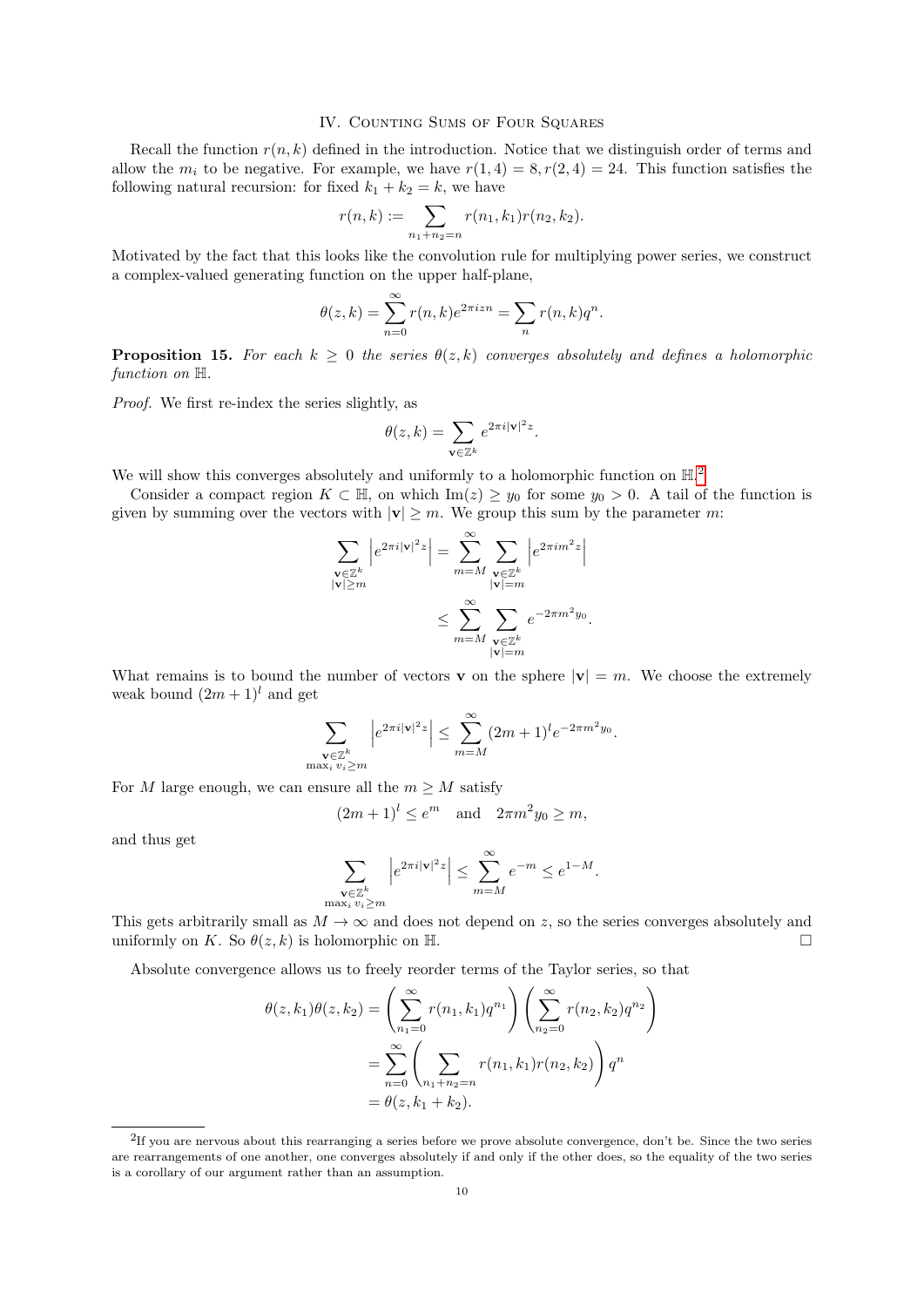By definition,  $\theta(z, k)$  is automatically Z-periodic in the real direction. It is not weakly modular for all of  $SL_2(\mathbb{Z})$ , but is for the appropriate congruence subgroup.

**Proposition 16.** The function  $\theta(z, 4)$  is modular of weight 2 for the congruence subgroup  $\Gamma_0(4)$  defined above.

*Proof.* First we check weak modularity. The group  $\Gamma_0(4)$  is generated by  $\pm \begin{pmatrix} 1 & 1 \\ 0 & 1 \end{pmatrix}$  and  $\pm \begin{pmatrix} 1 & 0 \\ 4 & 1 \end{pmatrix}$ . We know  $\theta(z,k)$  are Z-invariant, so it suffices to understand the action of  $\gamma = \begin{pmatrix} 1 & 0 \\ 4 & 1 \end{pmatrix}$  on  $\theta(z,4)$ .

We will study the transformation properties of

$$
\theta(z/2, 1) = \sum_{d \in \mathbb{Z}} e^{\pi i d^2 z}.
$$

First we prove a relation for  $z = 2it$  on the positive imaginary axis, so  $\theta(it, 1) = \sum_{d \in \mathbb{Z}} e^{-\pi d^2 t}$ . This is closely related to the Gaussian  $f(d) = e^{-\pi d^2}$ , for which we have  $\hat{f}(m) = e^{-\pi m^2}$  by a simple contour integration argument. Then the time dilation property of Fourier transforms tells us the transform of  $f(d\sqrt{t})$  is  $\frac{1}{\sqrt{t}}$  $\frac{1}{\hbar} \widehat{f}(m/\sqrt{t}).$ 

The Poisson summation formula now tells us that for appropriate  $h(x) = e^{-\pi x^2 t}$ , we have

$$
\theta(it,1) = \sum_{d \in \mathbb{Z}} h(d) = \sum_{m \in \mathbb{Z}} \widehat{h}(m) = \sum_{m \in \mathbb{Z}} \frac{1}{\sqrt{t}} f\left(\frac{m}{\sqrt{t}}\right) = \frac{1}{\sqrt{t}} \theta(it,1).
$$

We rewrite this as

$$
\theta(-1/(4z),1)=\sqrt{-2iz}\theta(z,1)
$$

for all z on the positive imaginary axis. These are two holomorphic functions of z, defined on all of  $\mathbb{H}$ , which agree on a set with an accumulation point, hence the identity holds on all of H.

Now the composition

$$
\begin{pmatrix} 0 & 1/4 \\ -1 & 0 \end{pmatrix} \begin{pmatrix} 1 & -1 \\ 0 & 1 \end{pmatrix} \begin{pmatrix} 0 & -1 \\ 4 & 0 \end{pmatrix} = \begin{pmatrix} 1 & 0 \\ 4 & 1 \end{pmatrix} = \gamma
$$

lets us get a transformation law for  $\theta(z,1)$  under  $\gamma$ :

$$
\theta\left(\frac{z}{4z+1}\right) = \sqrt{2i\left(\frac{1}{4z}+1\right)}\theta\left(-\frac{1}{4z}-1\right)
$$

$$
= \sqrt{2i\left(\frac{1}{4z}+1\right)}\theta\left(-\frac{1}{4z}\right)
$$

$$
= \sqrt{2i\left(\frac{1}{4z}+1\right)}\sqrt{-2iz}\,\theta(z)
$$

$$
= \sqrt{4z+1}\,\theta(z).
$$

The square root product (in the principal branch) is valid because both parts are in the right half-plane. Applying this to  $\theta(z, 4) = \theta(z, 1)^4$  gives

$$
\theta(\gamma(z), 4) = (4z + 1)^2 \theta(z, 4).
$$

Hence  $\theta(z, 4)$  is weakly modular of weight 2 with respect to  $\Gamma_0(4)$ .

To show  $\theta(z, 4)$  $\theta(z, 4)$  $\theta(z, 4)$  is holomorphic at the cusps, we apply Proposition 4 and observe that the coefficients  $r(n, k)$  are bounded by  $(2n)^k$  since we need only consider numbers of absolute value  $\leq n$ . Hence  $\theta(z, 4) \in$  $M_2(\Gamma_0(4))$ .

*Proof of Theorem 1.* We have shown  $M_2(\Gamma_0(4))$  is 2-dimensional, and have two Eisenstein series  $G_{2,2}$ and  $G_{2,4}$  defined above which are clearly linearly independent based on their first terms. Although

$$
\theta(z,4) = aG_{2,2} + bG_{2,4}
$$
  
=  $-a\frac{\pi^2}{3}(1+24q+\cdots) - b\pi^2(1+8q+\cdots).$